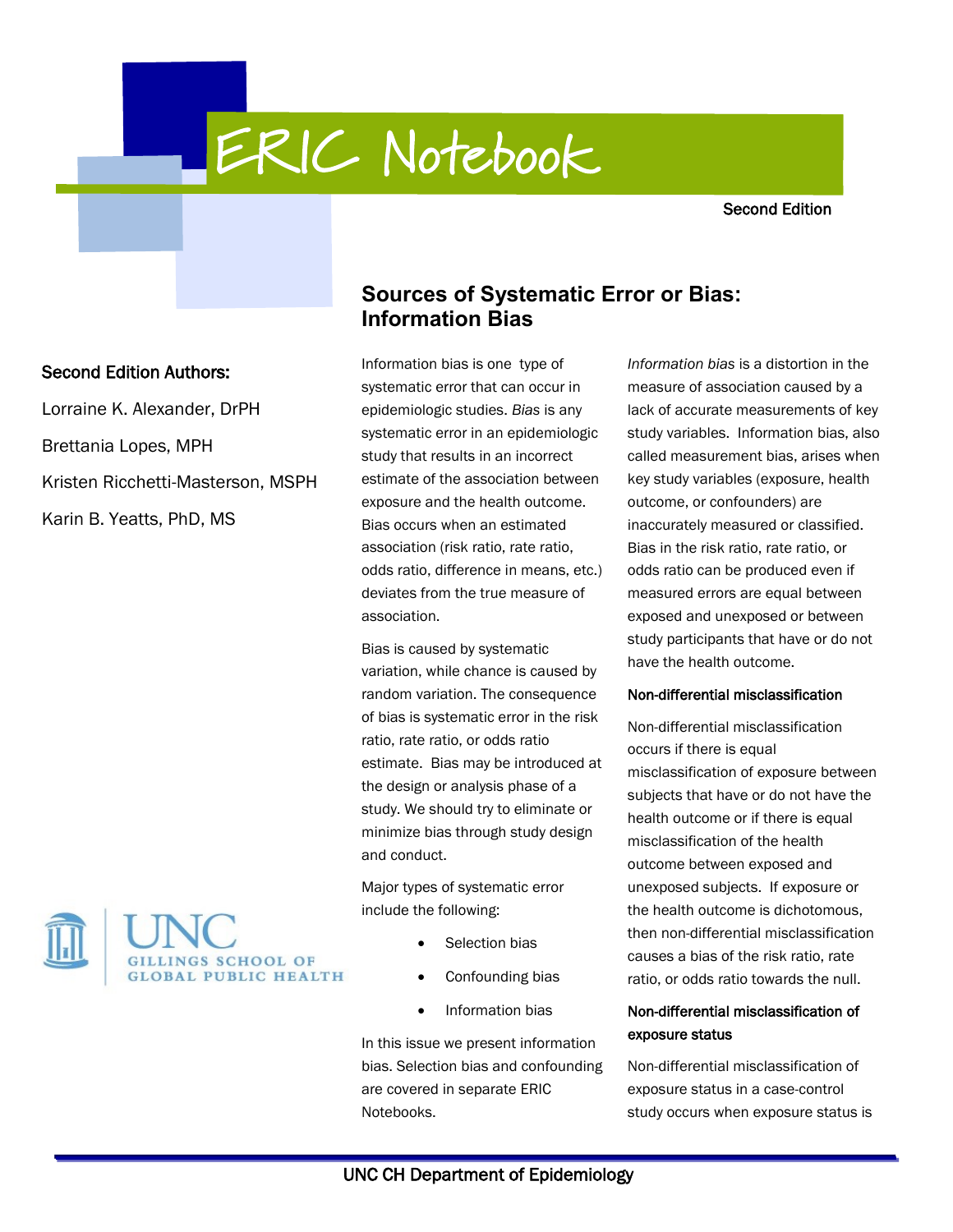# ERIC NOTEBOOK COMPUTER CONTROL COMPAGE 2

equally misclassified among cases and controls. Nondifferential misclassification in a cohort study occurs when exposure status is equally misclassified among persons who develop and persons who do not develop the health outcome.

Non-differential misclassification of health outcome status occurs in a case-control study when the health outcome status is equally misclassified among exposed and unexposed subjects. Non-differential misclassification of the health outcome status occurs in a cohort study when a study subject who develops the health outcome is equally misclassified among exposed and unexposed cohorts.

### Effect of non-differential misclassification of exposure

Non-differential misclassification biases the risk ratio, rate ratio, or odds ratio towards the null if the exposure classification is dichotomous, i.e., either exposed or unexposed. If exposure is classified into 3 or more categories, intermediate exposure groups may be biased away from the null, but the overall exposure-response trend will usually be biased towards the null.

# Effect of non-differential misclassification of the health outcome

In most cases, non-differential misclassification of the health outcome will produce bias toward the null, i.e. the risk ratio, rate ratio or odds ratio will be biased towards 1.0. If errors in detecting the presence of the health outcome are equal between exposed and unexposed subjects (i.e. sensitivity is less than 100%) but no errors are made in the classification of health outcome status (i.e. specificity is 100%), the risk ratio or rate ratio in a cohort study will not be biased, but the risk difference will be biased towards the null.

# Effect of non-differential misclassification of health outcome status

If no errors are made in detecting the presence of the health outcome (i.e. 100% sensitivity), but equal errors are made among exposed and unexposed in the classification of health outcome status (i.e. specificity less than 100%), the risk ratio, rate ratio, and risk difference (as applicable) will be biased towards the null.

Combined errors in both sensitivity and specificity further increase the bias towards the null, but specificity errors produce larger biases overall.

### Differential misclassification

Differential misclassification occurs when misclassification of exposure is not equal between subjects that have or do not have the health outcome, or when misclassification of the health outcome is not equal between exposed and unexposed subjects.

Differential misclassification causes a bias in the risk ratio, rate ratio, or odds ratio either towards or away from the null, depending on the proportions of subjects misclassified.

# Effect of differential misclassification of exposure or health outcome

Differential misclassification of the exposure or health outcome can bias the risk ratio, rate ratio, or odds ratio either towards or away from the null. The direction of bias is towards the null if fewer cases are considered to be exposed or if fewer exposed are considered to have the health outcome. The direction of bias is away from the null if more cases are considered to be exposed or if more exposed are considered to have the health outcome.

The effect of differential misclassification of the exposure or health outcome can bias the risk ratio, rate ratio, or odds ratio in either direction. The direction of bias is towards null if fewer cases are considered to be exposed or if fewer exposed subjects are considered to have the health outcome. The direction of bias is away from the null if more cases are considered to be exposed or if more exposed subjects are considered to have the health outcome.

### Interviewer bias

Interviewer bias is a form of information bias due to:

1. lack of equal probing for exposure history between cases and controls (exposure suspicion bias); or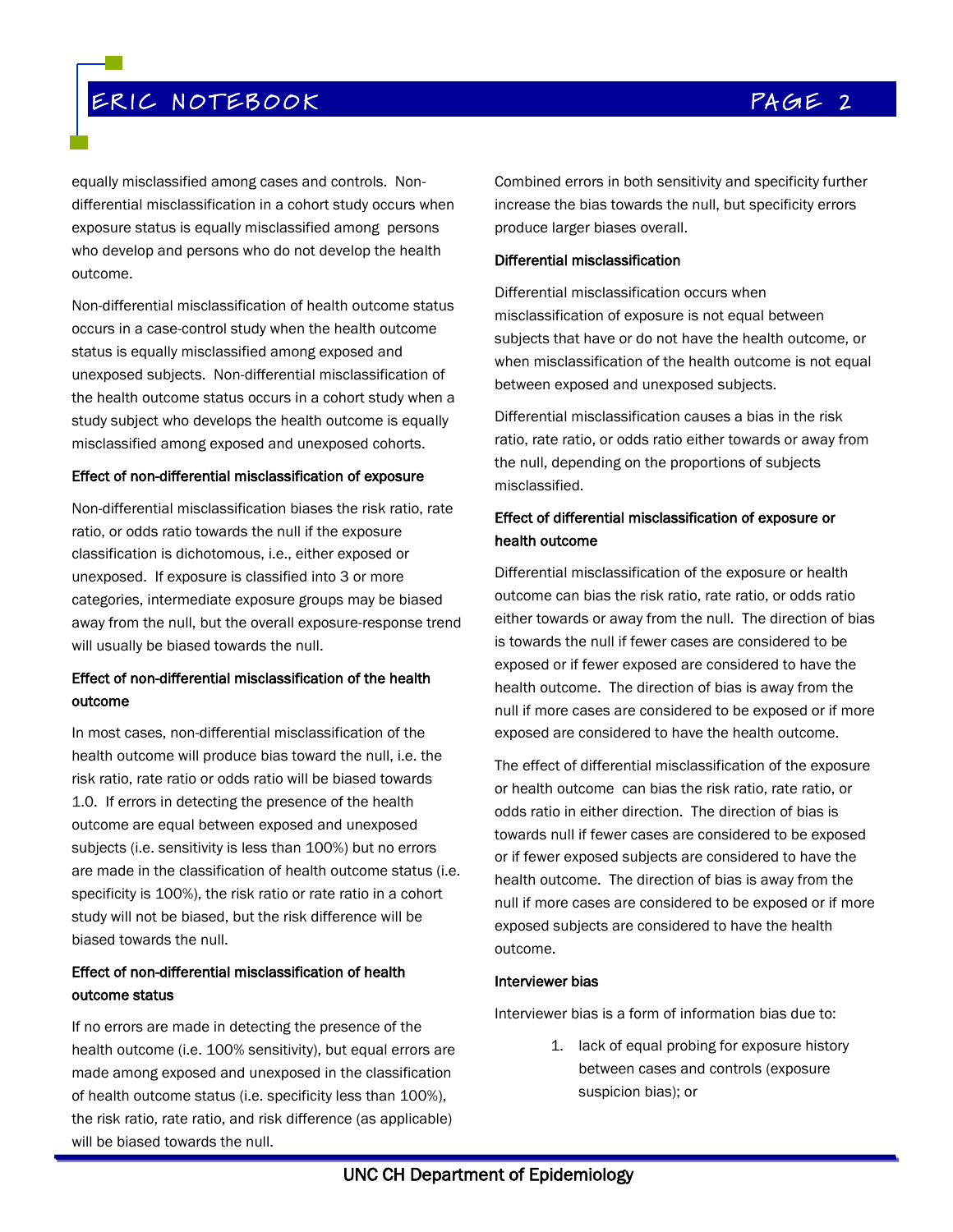# ERIC NOTEBOOK COMPAGE 3

2. lack of equal measurement of health outcome status between exposed and unexposed (diagnostic suspicion bias)

### Solutions:

- 1. blind data collectors regarding exposure or health outcome status
- 2. develop well standardized data collection protocols
- 3. train interviewers to obtain data in a standardized manner
- 4. seek same information about exposure from two different sources, e.g. index subject and spouse in case-control study

# Recall or reporting bias

Recall or reporting bias is another form of information bias due to differences in accuracy of recall between cases and non-cases or of differential reporting of a health outcome between exposed and unexposed.

Cases may have greater incentive, due to their health concerns, to recall past exposures. Exposed persons in a cohort study may be concerned about their exposure and may over-report or more accurately report the occurrence of symptoms or the health outcome.

Solutions:

- 1. add a case group unlikely to be related to exposure
- 2. add measures of symptoms or health outcomes unlikely to be related to exposure

# Complications in predicting direction of misclassification bias

Misclassification of confounders results in unpredictable direction of bias. Non-differential misclassification of a polychotomous exposure variable (3 or more categories)

may result in bias away from null, though this is less likely than bias towards the null.

Non-differential misclassification of a health outcome limited to a loss of sensitivity of detecting the health outcome without any loss in specificity does not bias toward null, whereas a loss of specificity always biases toward the null.

### **Conclusions**

Some inaccuracies of measurement of exposure and health outcome occur in all studies.

If a positive exposure-health outcome association is found and non-differential measurement errors are more likely than differential ones, measurement error itself cannot account for the positive finding since non-differential error nearly always biases towards the null.

Strive to reduce errors in measurement:

- 1. develop well standardized protocols
- 2. train interviewers and technicians well
- 3. perform pilot studies to identify problems with questionnaires and measuring instruments
- 4. attempt to assess the direction of bias by considering likelihood of non-differential or differential misclassification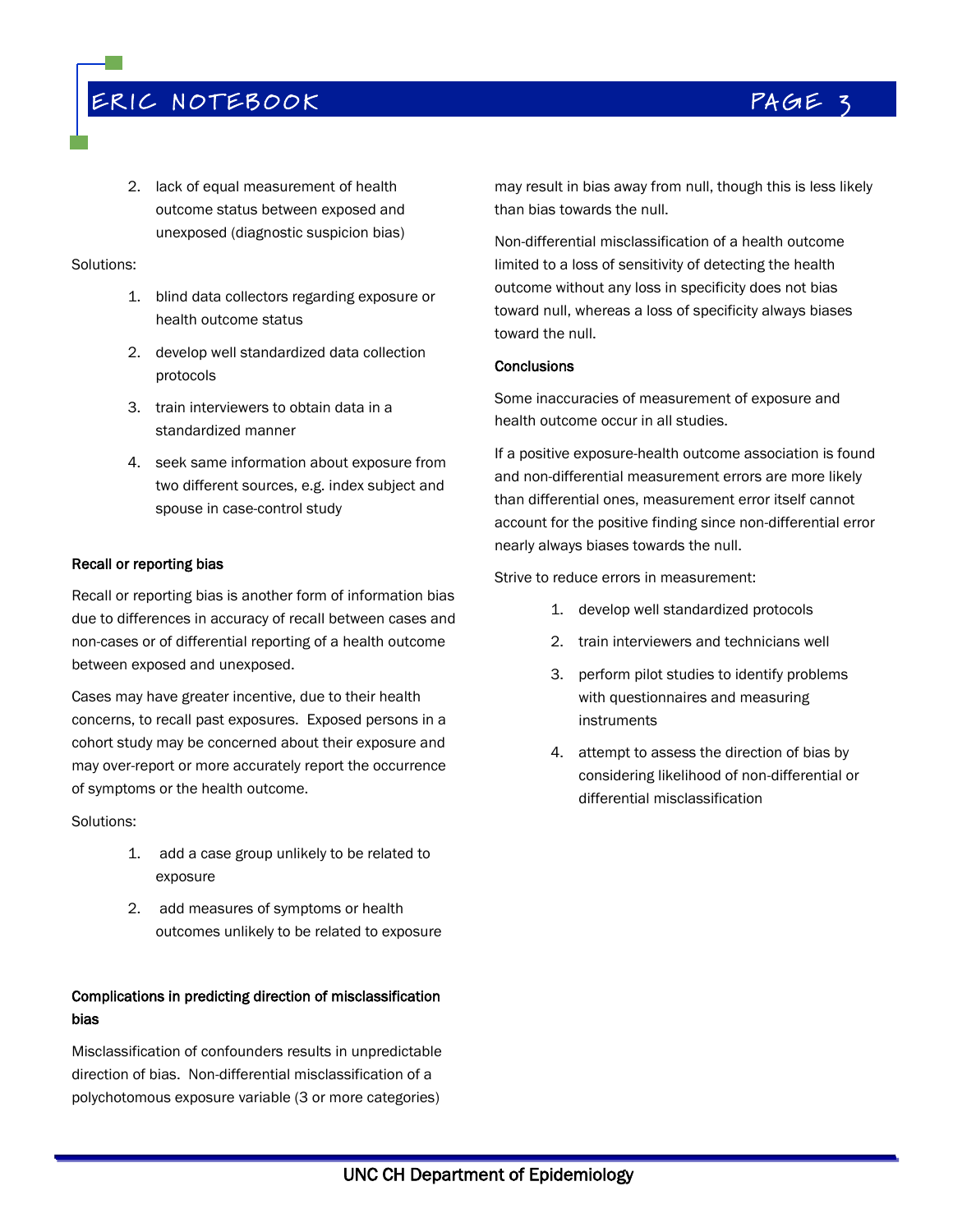# ERIC NOTEBOOK AND THE RAGE 4

### **Terminology**

*Information bias:* A distortion in the measure of association caused by a lack of accurate measurements of exposure or health outcome status which can result from poor interviewing techniques or differing levels of recall by participants.

*Non-differential misclassification:* Equal misclassification of exposure between subjects that have or do not have the health outcome, or equal misclassification of the health outcome between exposed and unexposed subjects.

*Differential misclassification*: Unequal misclassification of exposure between subjects that have or do not have the health outcome, or unequal misclassification of the health outcome between exposed and unexposed subjects.

### Practice Questions

*Answers are at the end of this notebook*

1) Researchers conduct a case-control study. The following table shows the true classification of exposure and the health outcome (Note: these data are hypothetical and typically researchers would not know the true unbiased distribution of exposure and outcome).

|                | Have health out- | Do not have health out- |
|----------------|------------------|-------------------------|
|                | come             | come                    |
| Exposed        | 200              | 210                     |
| Unex-<br>posed | 340              | 500                     |

a) Calculate the odds ratio

Now imagine that 50 people with the health outcome were misclassified as being unexposed and 20 people with the health outcome were misclassified as being exposed.

b) Create the corrected 2x2 table

|                | Have health out-<br>come | Do not have health<br>outcome |
|----------------|--------------------------|-------------------------------|
| Exposed        |                          |                               |
| Unex-<br>posed |                          |                               |

### c) Calculate the odds ratio for the corrected table d) In which direction was the misclassification bias?

2) Researchers conduct a case-control study of the association between the diet of young children and diagnosis of childhood cancer, by age 5 years. The researchers are worried about the potential for recall bias since parents are being asked to recall what their children generally ate, over a period of 5 years. Which of the following potential control groups would be most likely to reduce the likelihood of recall bias?

a) Parents of children with no known health problems b) Parents of children with other known, diagnosed serious health problems (aside from childhood cancer) c) Parents of children with other known, diagnosed minor health problems

### References

Dr. Carl M. Shy, Epidemiology 160/600 Introduction to Epidemiology for Public Health course lectures, 1994- 2001, The University of North Carolina at Chapel Hill, Department of Epidemiology

Rothman KJ, Greenland S. Modern Epidemiology. Second Edition. Philadelphia: Lippincott Williams and Wilkins, 1998.

Dr. Steve Marshall and Dr. Jim Thomas Epidemiology 710, Fundamentals of Epidemiology course lectures, 2009-2013, The University of North Carolina at Chapel Hill, Department of Epidemiology

Dr. David Richardson Epidemiology 718, Epidemiologic Analysis of Binary Data course lectures, 2009-2013, The

### Acknowledgement

The authors of the Second Edition of the ERIC Notebook would like to acknowledge the authors of the ERIC Notebook, First Edition: Michel Ibrahim, MD, PhD, Lorraine Alexander, DrPH, Carl Shy, MD, DrPH, Gayle Shimokura, MSPH and Sherry Farr, GRA, Department of Epidemiology at the University of North Carolina at Chapel Hill. The First Edition of the ERIC Notebook was produced by the Educational Arm of the Epidemiologic Research and Information Center at Durham, NC. The funding for the ERIC Notebook First Edition was provided by the Department of Veterans Affairs (DVA), Veterans Health Administration (VHA), Cooperative Studies Program (CSP) to promote the strategic growth of